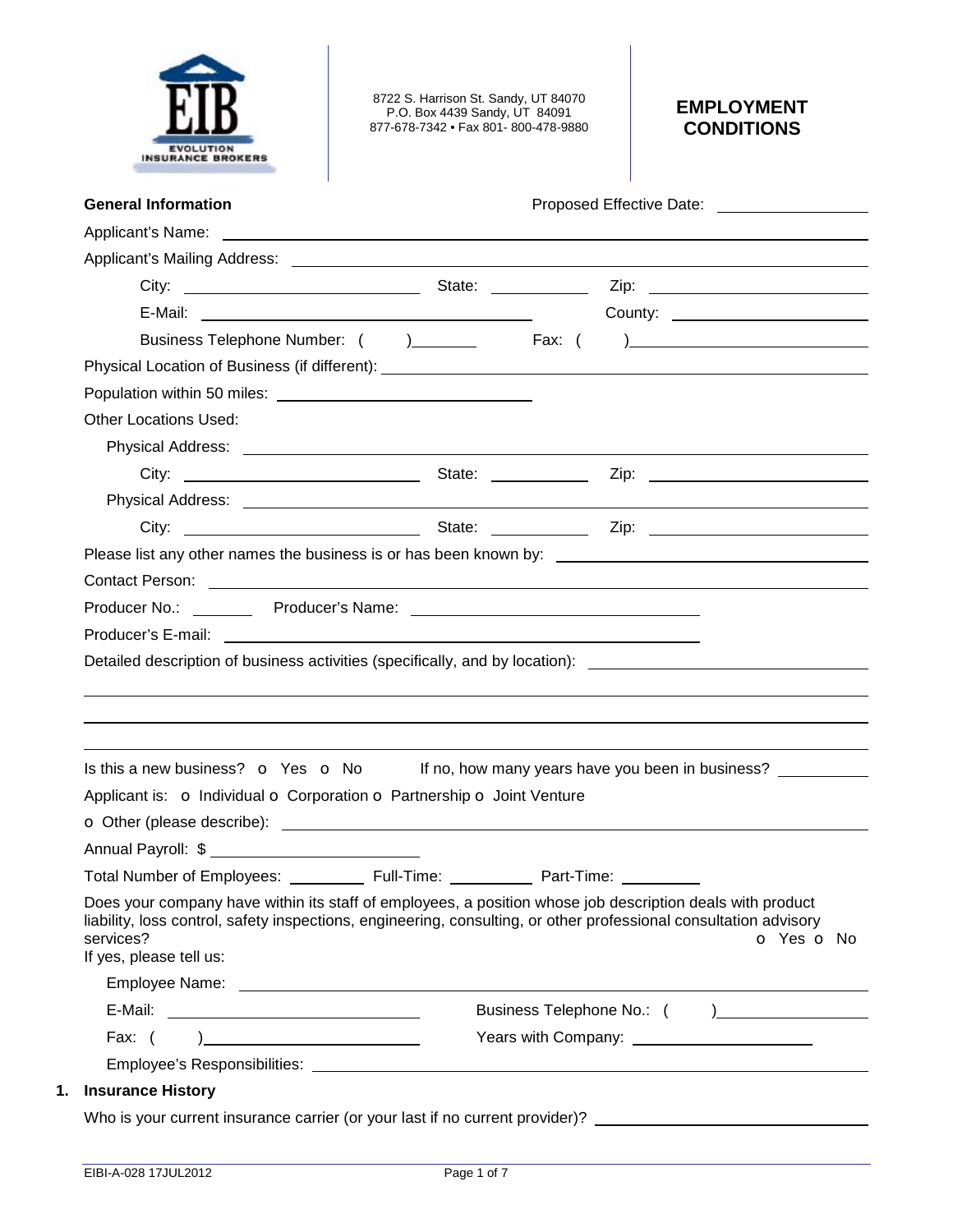Provide name(s) for all insurance companies that have provided Applicant insurance for the last three years:

|                                                                                                           | Coverage: | Coverage: | Coverage:  |
|-----------------------------------------------------------------------------------------------------------|-----------|-----------|------------|
| Company Name                                                                                              |           |           |            |
| <b>Expiration Date</b>                                                                                    |           |           |            |
| <b>Annual Premium</b>                                                                                     | \$        | \$        | \$         |
| Has the Applicant or any predecessor or related person or entity ever had a claim?                        |           |           | O Yes O No |
| Completed Claims and Loss History form attached (REQUIRED)?                                               |           |           | O Yes O No |
| Has the Applicant, or anyone on the Applicant's behalf, attempted to place this risk in standard markets? |           |           |            |
|                                                                                                           |           |           | O Yes O No |

If the standard markets are declining placement, please explain why:

### **2. Desired Insurance**

## **Limit of Liability:**

| Per Act/Aggregate |                       | <b>OR</b> | Per Person/Per Act/Aggregate    |
|-------------------|-----------------------|-----------|---------------------------------|
| $\circ$           | \$50,000/\$100,000    | $\circ$   | \$25,000/\$50,000/\$100,000     |
| $\circ$           | \$150,000/\$300,000   | $\circ$   | \$75,000/\$150,000/\$300,000    |
| $\circ$           | \$250,000/\$1,000,000 | $\circ$   | \$100,000/\$250,000/\$1,000,000 |
| $\circ$           | \$500,000/\$1,000,000 | $\circ$   | \$250,000/\$500,000/\$1,000,000 |
| $\circ$           | Other:                | Ω         | Other:                          |

**Self-Insured Retention (SIR):** o \$1,000 (Minimum) o \$1,500 o \$2,500 o \$5,000 o \$10,000

### **3. Business Activities**

- 1. Person providing accounting and tax services:
	- a. Name:
	- b. Address:
- 2. Show all other insured locations, including addresses and corporate names (e.g., subsidiaries):

| <b>LOCATION</b><br># | <b>NAME OF INSURED ENTITY</b><br>& RELATIONSHIP TO APPLICANT | <b>COMPLETE ADDRESS</b> | <b>YEARS IN</b><br><b>BUSINESS</b> |
|----------------------|--------------------------------------------------------------|-------------------------|------------------------------------|
|                      |                                                              |                         |                                    |
| 2                    |                                                              |                         |                                    |
| 3                    |                                                              |                         |                                    |
| 4                    |                                                              |                         |                                    |
| 5                    |                                                              |                         |                                    |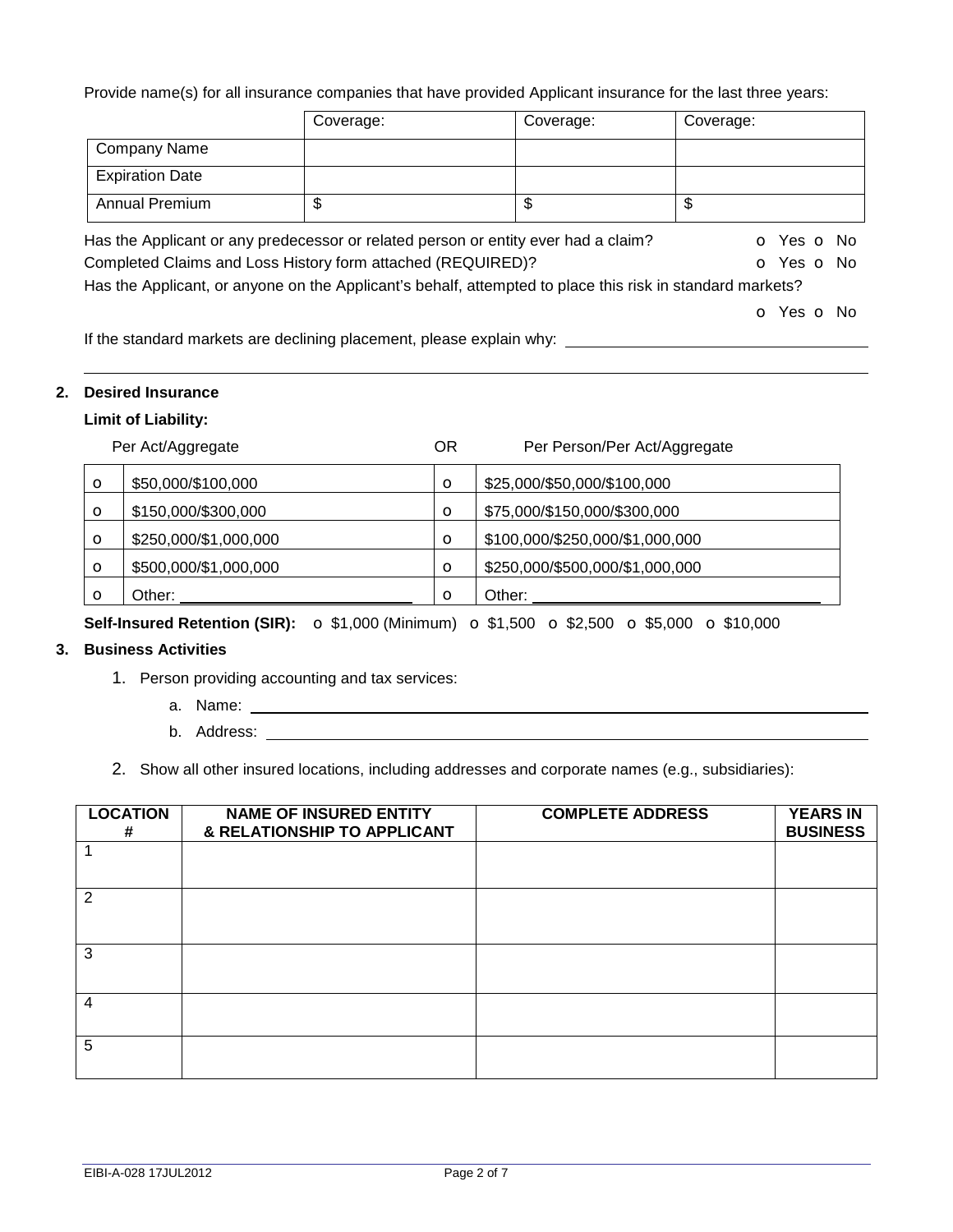- 3. Indicate whether any proposed Applicant is (check each applicable item):
	- o Foreign-owned corporation **o** Publicly held
	- o Contractor with Federal Government o Contractor with any State Government
- 4. Describe business activities and SIC codes applicable to each insured location and show number of all employees.

| <b>LOCATION</b><br># | PRIMARY BUSINESS ACTIVITY<br><b>AT LOCATION</b> | <b>SIC</b><br>CODE(S) | # OF FULL<br><b>TIME</b> | # OF PART<br><b>TIME</b> | # OF<br><b>SEASONAL</b> |
|----------------------|-------------------------------------------------|-----------------------|--------------------------|--------------------------|-------------------------|
|                      |                                                 |                       | <b>EMPLOYEES</b>         | <b>EMPLOYEES</b>         | <b>EMPLOYEES</b>        |
|                      |                                                 |                       |                          |                          |                         |
| 2                    |                                                 |                       |                          |                          |                         |
| 3                    |                                                 |                       |                          |                          |                         |
| Δ                    |                                                 |                       |                          |                          |                         |
| 5                    |                                                 |                       |                          |                          |                         |

5. Indicate employment turnover at each insured location during the last three years (in columns asking for terminations show separate figures for voluntary and involuntary terminations):

| <b>HIRED</b>    |             |             |            |      |                  |      | <b>TERMINATED</b> |                 |        |
|-----------------|-------------|-------------|------------|------|------------------|------|-------------------|-----------------|--------|
| <b>LOCATION</b> | # FULL TIME | # PART TIME | # SEASONAL |      | <b>FULL TIME</b> |      | <b>PART TIME</b>  | <b>SEASONAL</b> |        |
| NO.             |             |             |            | Vol. | Invol.           | Vol. | Invol.            | Vol.            | Invol. |
|                 |             |             |            |      |                  |      |                   |                 |        |
| 2               |             |             |            |      |                  |      |                   |                 |        |
| 3               |             |             |            |      |                  |      |                   |                 |        |
|                 |             |             |            |      |                  |      |                   |                 |        |
| 5               |             |             |            |      |                  |      |                   |                 |        |

6. Indicate estimated employment turnover for each insured location for the next twelve months: (in columns asking for terminations, show separate figures for voluntary and involuntary terminations):

| <b>HIRED</b>    |             |             |            | <b>TERMINATED</b> |        |      |                  |                 |        |
|-----------------|-------------|-------------|------------|-------------------|--------|------|------------------|-----------------|--------|
| <b>LOCATION</b> | # FULL TIME | # PART TIME | # SEASONAL | <b>FULL TIME</b>  |        |      | <b>PART TIME</b> | <b>SEASONAL</b> |        |
| NO.             |             |             |            | Vol.              | Invol. | Vol. | Invol.           | Vol.            | Invol. |
|                 |             |             |            |                   |        |      |                  |                 |        |
| $\mathbf{2}$    |             |             |            |                   |        |      |                  |                 |        |
| 3               |             |             |            |                   |        |      |                  |                 |        |
| 4               |             |             |            |                   |        |      |                  |                 |        |
| 5               |             |             |            |                   |        |      |                  |                 |        |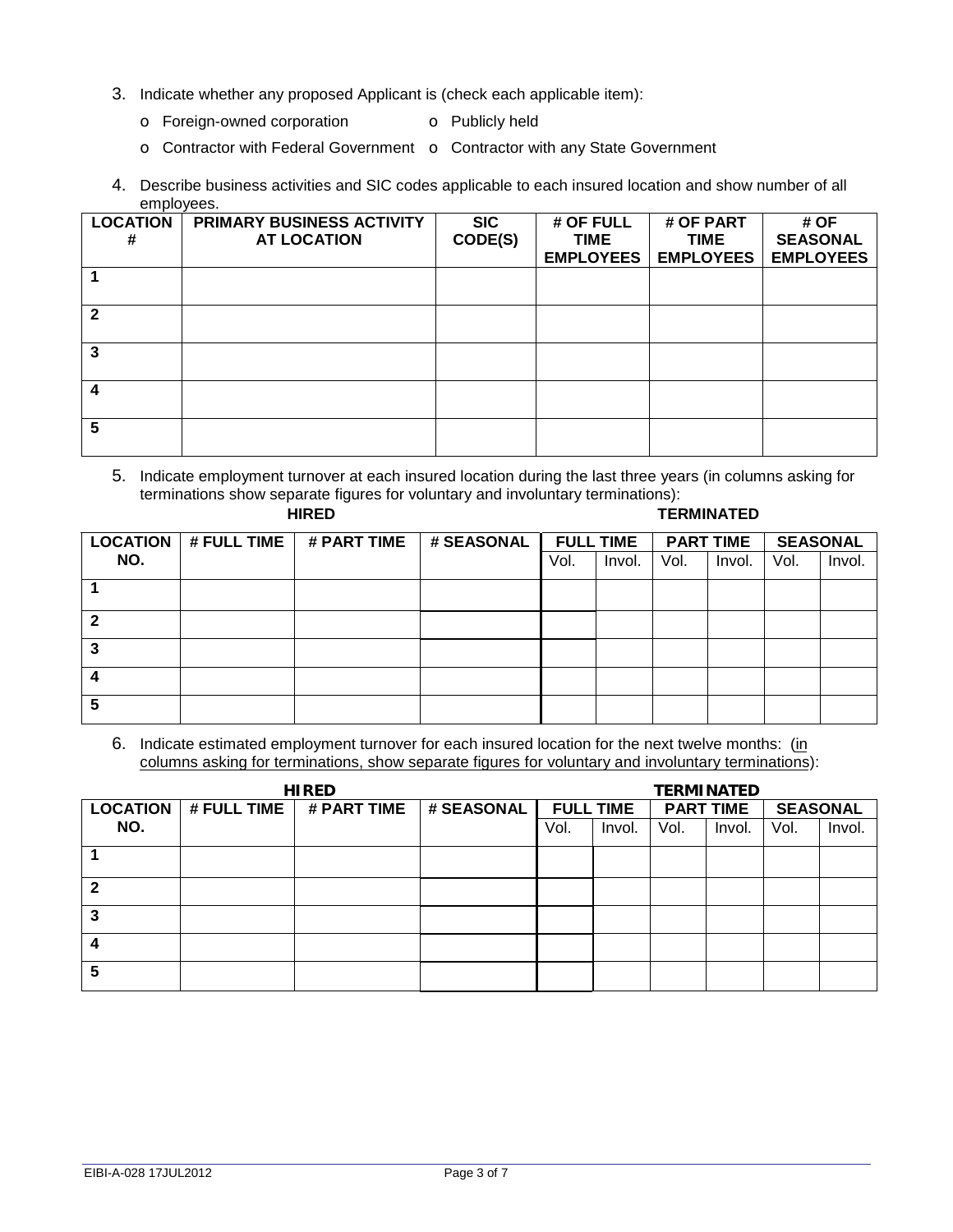7. Indicate number of employees for each insured location by length of employment.

| <b>LOCATION</b><br>NO. | <b>LESS THAN 2</b><br><b>YRS.</b> | 2-5 YEARS | 6-10 YEARS | <b>11-20 YEARS</b> | <b>OVER 20</b><br><b>YEARS</b> |
|------------------------|-----------------------------------|-----------|------------|--------------------|--------------------------------|
|                        |                                   |           |            |                    |                                |
|                        |                                   |           |            |                    |                                |
|                        |                                   |           |            |                    |                                |
|                        |                                   |           |            |                    |                                |
|                        |                                   |           |            |                    |                                |

8. Indicate number of persons serving as partners, directors, and officers by annual salary range (use salary range, note and show number on each line).

| <b>SALARY</b>      | <b>PARTNERS</b> | <b>DIRECTOR/OFFICER</b> | <b>OUTSIDE</b><br><b>DIRECTOR</b> | <b>OFFICERS</b> |
|--------------------|-----------------|-------------------------|-----------------------------------|-----------------|
| 50,000 or less     |                 |                         |                                   |                 |
| 50,000 to 100,000  |                 |                         |                                   |                 |
| 100,000 to 200,000 |                 |                         |                                   |                 |
| 200,000 to 300,000 |                 |                         |                                   |                 |
| Over 300,000       |                 |                         |                                   |                 |

9. Name(s) of person(s) responsible for personnel, human resources, labor relations, and industrial Safety (indicate precisely all the duties and authority of each such person):

| <b>NAMES</b> | <b>DUTIES</b> | <b>AUTHORITY</b> |
|--------------|---------------|------------------|
|              |               |                  |
|              |               |                  |
|              |               |                  |
|              |               |                  |
|              |               |                  |

10. If there have been any charges filed with the EEOC or state agency against any insured location, whether by current employees, terminated employees, or employees not hired, over the last seven years, please note location and year:

|  | <b>YR:</b> | YR: The contract of the contract of the contract of the contract of the contract of the contract of the contract of the contract of the contract of the contract of the contract of the contract of the contract of the contra | YR:________   YR:________ | YR: |  |
|--|------------|--------------------------------------------------------------------------------------------------------------------------------------------------------------------------------------------------------------------------------|---------------------------|-----|--|
|  |            |                                                                                                                                                                                                                                |                           |     |  |
|  |            |                                                                                                                                                                                                                                |                           |     |  |
|  |            |                                                                                                                                                                                                                                |                           |     |  |
|  |            |                                                                                                                                                                                                                                |                           |     |  |
|  |            |                                                                                                                                                                                                                                |                           |     |  |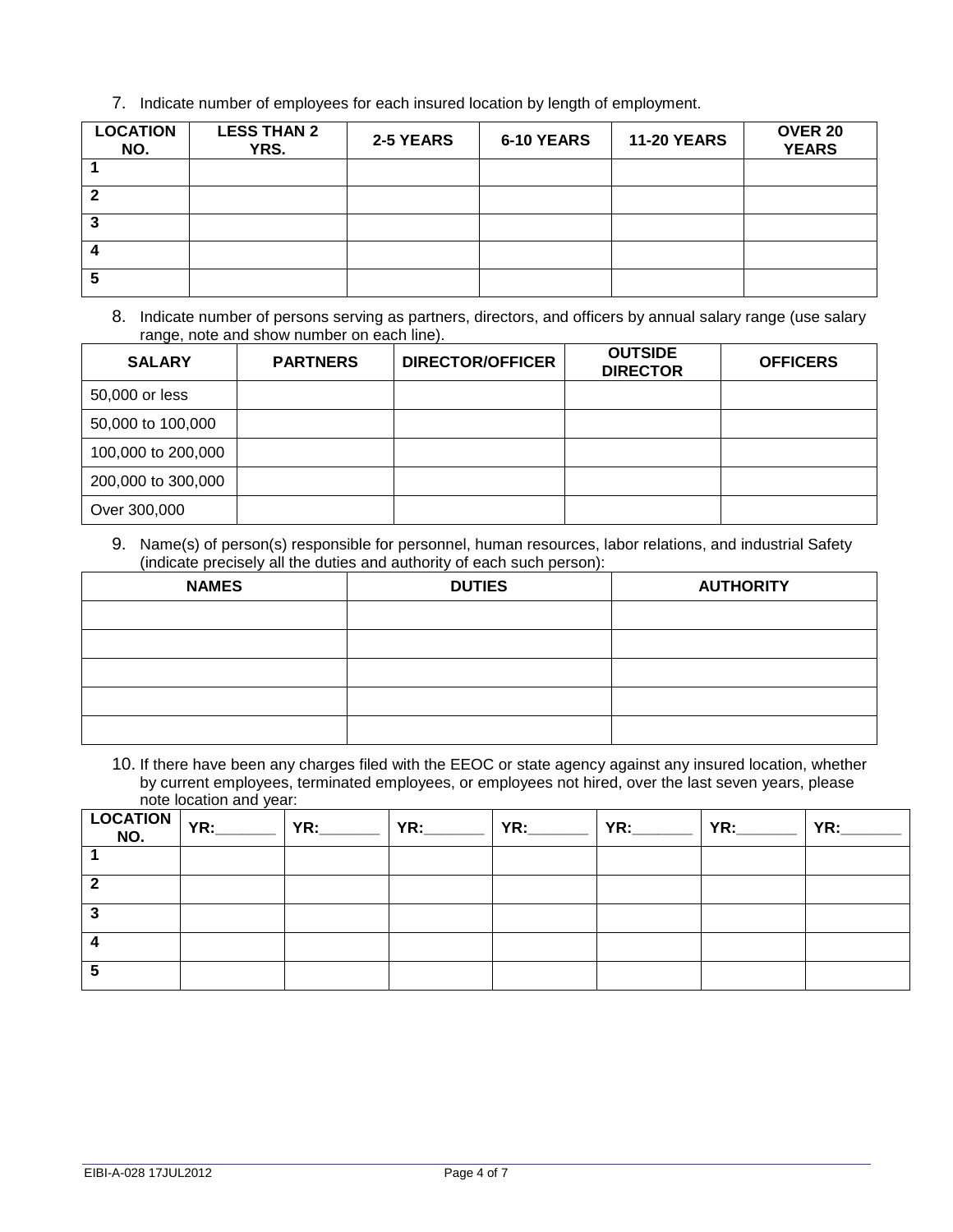11. Of the total number of EEOC/state agency charges filed, indicate the primary allegations as follows:

| <b>LOCATION</b> |               | <b>DISCRIMINATION</b> |                  |               |                  |            |            |  |
|-----------------|---------------|-----------------------|------------------|---------------|------------------|------------|------------|--|
| NO.             | <b>RACIAL</b> | <b>AGE</b>            | <b>RELIGIOUS</b> | <b>ETHNIC</b> | <b>EQUAL PAY</b> | <b>SEX</b> | <b>ADA</b> |  |
|                 |               |                       |                  |               |                  |            |            |  |
| 2               |               |                       |                  |               |                  |            |            |  |
| 3               |               |                       |                  |               |                  |            |            |  |
|                 |               |                       |                  |               |                  |            |            |  |
| 5               |               |                       |                  |               |                  |            |            |  |

#### 12. With respect to litigated cases and EEOC/state agency charges over the last seven years, for which any settlement was or may be paid, please provide the following information, which must be currently valued:

| <b>DATE OF</b><br><b>OCCURRENCE</b> | <b>CLAIMANT</b> | <b>ALLEGATION</b> | <b>DAMAGES</b><br><b>PAID</b> | <b>DAMAGES</b><br><b>RESERVED</b> | <b>LEGAL</b><br><b>EXPENSE</b> | <b>LEGAL</b><br><b>EXPENSE</b><br><b>PAID</b> |
|-------------------------------------|-----------------|-------------------|-------------------------------|-----------------------------------|--------------------------------|-----------------------------------------------|
|                                     |                 |                   |                               |                                   |                                |                                               |
|                                     |                 |                   |                               |                                   |                                |                                               |
|                                     |                 |                   |                               |                                   |                                |                                               |
|                                     |                 |                   |                               |                                   |                                |                                               |
|                                     |                 |                   |                               |                                   |                                |                                               |
|                                     |                 |                   |                               |                                   |                                |                                               |

13. Describe all procedures for disciplining and terminating employees, including grievance or review procedures, and procedures for investigating employee complaints about working conditions, sexual harassment, and pay disparities:

## **FUTURE PLANS**

 

14. Does any proposed Applicant or location plan to close any office or plant during the next twelve months?  $\Box$  Yes  $\Box$  No

If yes, please explain:

15. Does management of any insured, at any location, plan to form any new businesses, open any new locations or acquire any new companies during the next twelve months?  $\Box$  Yes  $\Box$  No

If yes please explain:

16. Is management of any insured, at any location, aware of any facts, incidents, or circumstances that may result in claims being made against any insured in the next twelve months?

 $\Box$  Yes  $\Box$  No

If yes, please explain: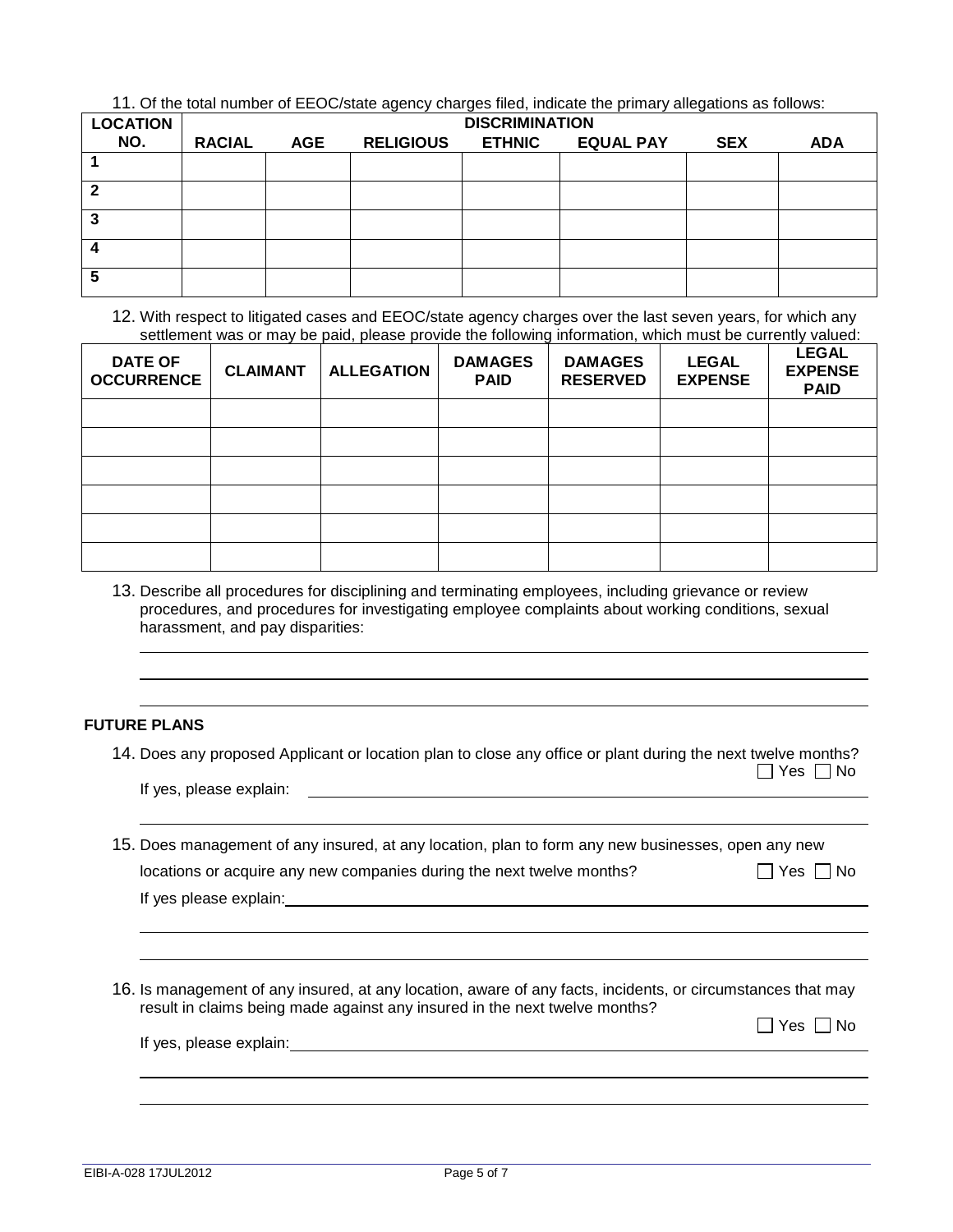#### **ADDED REQUIREMENT**

- 17. The following additional documents and information must accompany this Application, which will form a part of the Application, for underwriting and rating qualification purposes (check those that are submitted with this Application):
	- Copy any of EEOC claim filings in the last seven years.
	-
	-
	-
	- $\Box$  Any copies of affirmative action plans to prevent future claims (if applicable)
- Your employment application forms used
- $\Box$  Your current financial statements  $\Box$  Your last audited financial statements (if any)
- $\Box$  Your employee benefits handbook  $\Box$  Your supervisory and employment manuals/rules
- $\Box$  Your employee evaluation forms used  $\Box$  Your collective bargaining agreements (if applicable)

#### **REPRESENTATIONS AND WARRANTIES**

The "Applicant" is the party to be named as the "Insured" in any insuring contract if issued. By signing this Application, the Applicant for insurance hereby represents and warrants that the information provided in the Application, together with all supplemental information and documents provided in conjunction with the Application, is true, correct, inclusive of all relevant and material information necessary for the Insurer to accurately and completely assess the Application, and is not misleading in any way. The Applicant further represents that the Applicant understands and agrees as follows: (i) the Insurer can and will rely upon the Application and supplemental information provided by the Applicant, and any other relevant information, to assess the Applicant's request for insurance coverage and to quote and potentially bind, price, and provide coverage; (ii) the Application and all supplemental information and documents provided in conjunction with the Application are warranties that will become a part of any coverage contract that may be issued; (iii) the submission of an Application or the payment of any premium does not obligate the Insurer to quote, bind, or provide insurance coverage; and (iv) in the event the Applicant has or does provide any false, misleading, or incomplete information in conjunction with the Application, any coverage provided will be deemed void from initial issuance.

The Applicant hereby authorizes the Insurer and its agents to gather any additional information the Insurer deems necessary to process the Application for quoting, binding, pricing, and providing insurance coverage including, but not limited to, gathering information from federal, state, and industry regulatory authorities, insurers, creditors, customers, financial institutions, and credit rating agencies. The Insurer has no obligation to gather any information nor verify any information received from the Applicant or any other person or entity. The Applicant expressly authorizes the release of information regarding the Applicant's losses, financial information, or any regulatory compliance issues to this Insurer in conjunction with consideration of the Application.

The Applicant further represents that the Applicant understands and agrees the Insurer may: (i) present a quote with a Sublimit of liability for certain exposures, (ii) quote certain coverages with certain activities, events, services, or waivers excluded from the quote, and (iii) offer several optional quotes for consideration by the Applicant for insurance coverage. In the event coverage is offered, such coverage will not become effective until the Insurer's accounting office receives the required premium payment.

The Applicant agrees that the Insurer and any party from whom the Insurer may request information in conjunction with the Application may treat the Applicant's facsimile signature on the Application as an original signature for all purposes.

The Applicant acknowledges that under any insuring contract issued, the following provisions will apply:

1. A single Accident, or the accumulation of more than one Accident during the Policy Period, may cause the per Accident Limit and/or the annual aggregate maximum Limit of Liability to be exhausted, at which time the Insured will have no further benefits under the Policy.

2. The Insured may request the Insurer to reinstate the original Limit of Liability for the remainder of the Policy period for an additional coverage charge, as may be calculated and offered by the Insurer. The Insurer is under no obligation to accept the Insured's request.

3. The Applicant understands and agrees that the Insurer has no obligation to notify the Insured of the possibility that the maximum Limit of Liability may be exhausted by any Accident or combination of Accidents that may occur during the Policy Period. The Insured must determine if additional coverage should be purchased. The Insurer is expressly not obligated to make a determination about additional coverage, nor advise the Insured concerning additional coverage.